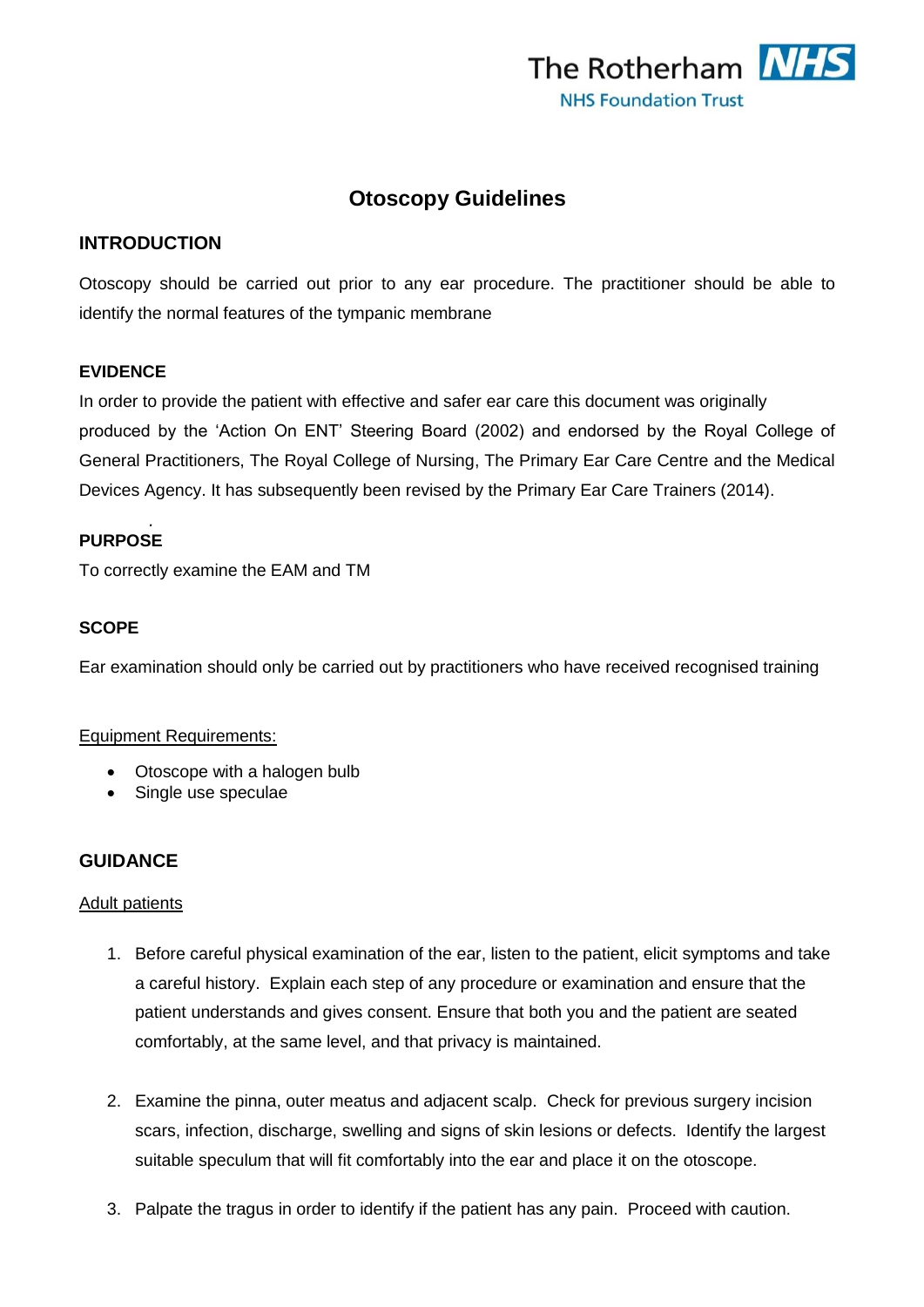- 4. Gently pull the pinna upwards and outwards to straighten the EAM (directly down and back in children). If there is localized infection or inflammation this procedure may be painful and examination may be difficult.
- 5. Hold the otoscope like a pen and rest the small digit on the patient's cheek as a trigger for any unexpected head movement. Do not move the patient's head when the otoscope is in the ear. Use the light to observe the direction of the EAM and the tympanic membrane. There is improved visualisation of the tympanic membrane by using the left hand for the left ear and the right hand for the right ear but clinical judgement must be used to assess your own ability. Insert the speculum gently into the meatus to pass through the hairs at the entrance to the canal.
- 6. Looking through the otoscope, check the EAM and tympanic membrane. Adjust your head and the otoscope to view all of the tympanic membrane. The ear cannot be judged to be normal until all the areas of the membrane are viewed: the light reflex, handle of malleus, pars flaccida, pars tensa and anterior recess. If the ability to view all of the tympanic membrane is hampered by the presence of wax, then wax removal may have to be carried out.
- 7. If the patient has had canal wall mastoid surgery, methodically inspect all parts of the cavity, tympanic membrane, or remaining tympanic membrane, by adjusting your head and the otoscope. The mastoid cavity cannot be judged to be completely free of ear disease until the entire cavity and tympanic membrane, or remaining tympanic membrane, has been seen.
- 8. The normal appearance of the membrane or mastoid cavity varies and can only be learned by practice. Practice will lead to recognition of abnormalities.
- 9. Carefully check the condition of the skin in the EAM as you withdraw the otoscope. If there is doubt about the patient's hearing, an audiological assessment should be made. Providing they meet certain criteria stated in local referral guidelines, older adults with a bilateral hearing loss can be referred directly to the Audiology Department. Patients with a unilateral loss should be referred to ENT.
- 10. Document what was seen in both ears, the procedure carried out, the condition of the tympanic membrane and EAM and treatment given. Findings should be documented, with nurses following the NMC guidelines on record keeping and accountability. If any abnormality is found a referral should be made to the ENT Outpatient Department following local policy.